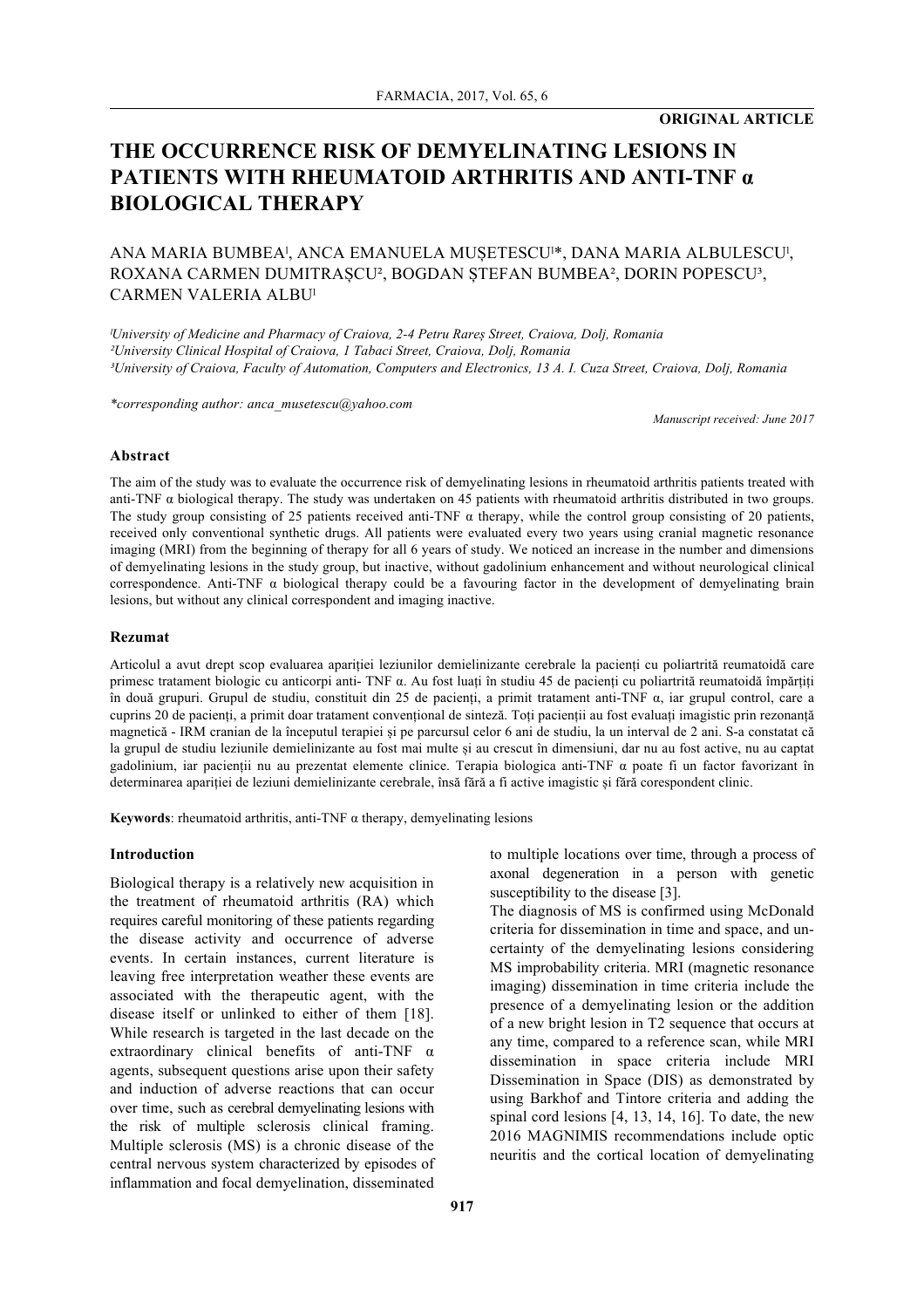lesions in the imaging diagnosis of multiple sclerosis in order to improve the McDonald DIS criteria [6].

## **Materials and Methods**

### *Patients*

We carried out a prospective study over six years, between 2009 and 2015.

Our study group included 25 patients (17 women and 8 men), aged between 18 - 67 years old, all of urban origin, diagnosed with RA and non-responsive to conventional synthetic drugs, whom according to the national protocol, were qualified for biological therapy with chimeric anti-TNF  $\alpha$  antibodies (infliximab), fully humanized antibodies (adalimumab) and antibodies against the TNF  $\alpha$  receptor – the dimeric fusion protein (etanercept).

*Study design*

The control group included 20 patients with rheumatoid arthritis (12 women and 8 men) aged between 24 - 65 years old, 6 of rural and 14 of urban origin, in treatment only with conventional synthetic drugs.

The study protocol was designed according to the Declaration of Helsinki, validated and approved by the University Clinical Hospital of Craiova, Romania, Ethics Committees. Patients enrolled in the study signed an informed written consent before starting conventional synthetic or biological anti-TNF α therapy, also included in the Romanian Registry of Rheumatic Diseases and for the study entry.

All patients from the study group and the control group underwent brain MRI every 2 years, from the initiation of the biological therapy until 2015. At the time of study entry no patient had clinical features of brain damage. The distribution by the type of biological therapy was as follows: 14 patients were treated with etanercept, 6 patients with adalimumab and 5 with infliximab.

The study protocol included MRI interpretation and neurological evaluation performed every two years, starting from time (T) T-0 - before initiation of the biological therapy, T-1 - two years of treatment, T-2 four years of treatment, T-3 - six years of biological treatment and more frequent rheumatologic evaluation, every six months, in order to reiterate the treatment indication.

### *Data analysis*

Cerebral MRI interpretation included the evaluation of the involved regions (frontal, periventricular), the supra and infratentorial disposition of the demyelinating lesions, optic nerve neuritis, while in advanced forms of multiple sclerosis there were also registered demyelinating lesions that occur in the spinal cord. In order to avoid bias, MRI evaluation was performed on the same device, with the same evaluator for all patients throughout the study period, blinded for the

clinical frame. Rheumatologic evaluation was performed according to EULAR recommendations using composite measuring tools in order to appreciate disease response to biological treatment after a complete physical examination. The DAS 28 index combines information relating to the number of swollen and tender joints on a count of 28 joints, in addition to a measure of pain - visual analogue scale from 0 to 100 (0 - no pain, 100 - maxim pain), and the acute phase response measured by C reactive protein, with a total score ranging from 0 to 9.4 and is used to evaluate a patient's response to treatment, with a value of < 3.2 defined as the threshold for a low disease activity state and < 2.6 as the threshold for remission. C reactive protein is the best predictor for joint inflammation; therefore it was included in DAS 28 index and was continuously monitored.

Neurological clinical evaluation included segmental muscle strength testing (0 to 5 - normal strength), examination of the cranial nerves, exteroceptive and proprioceptive sensitivity - quantified as normal, diminished or abolished. In some cases where the clinical signs were not clear, the modification of MS criteria can increase the safety zone for a correct diagnosis of multiple sclerosis [8, 14].

## **Results and Discussion**

All patients receiving anti-TNF α therapy completed the study with no adverse events to impose treatment cessation over the six-year of monitoring. A good response to treatment evaluated through DAS 28 was recorded with a significant improvement of the disease activity every two years to a status of low disease activity - mean DAS 28 of  $2.416 \pm 0.323$  at the end of the study (Table I).

**Table I** DAS-28 follow-up

|                        |                    |       |       |         |         | $1110 - 201$   |
|------------------------|--------------------|-------|-------|---------|---------|----------------|
| Evaluation             | Number of patients | Mean  | SD    | Minimum | Maximum | $(t-test)*$    |
| T0 (initial)           |                    | 6.952 | 0.308 | 6.3     |         |                |
| T1(24 months)          |                    | 4.02  | 0.824 | 2.5     | 5.4     | ${}< 0.00001$  |
| $T2(48$ months)        |                    | 3.14  | 0.631 | 2.3     | 4.2     | ${}_{0.00001}$ |
| T <sub>3</sub> (final) |                    | 2.416 | 0.323 | 2.1     | 3.5     | ${}< 0.00001$  |

t-test between consecutive evaluations

In this composite index, C reactive protein has an important role in offering the value of the index, through a quantitative determination in g/L and the normal values being considered between 0 - 5 g/L.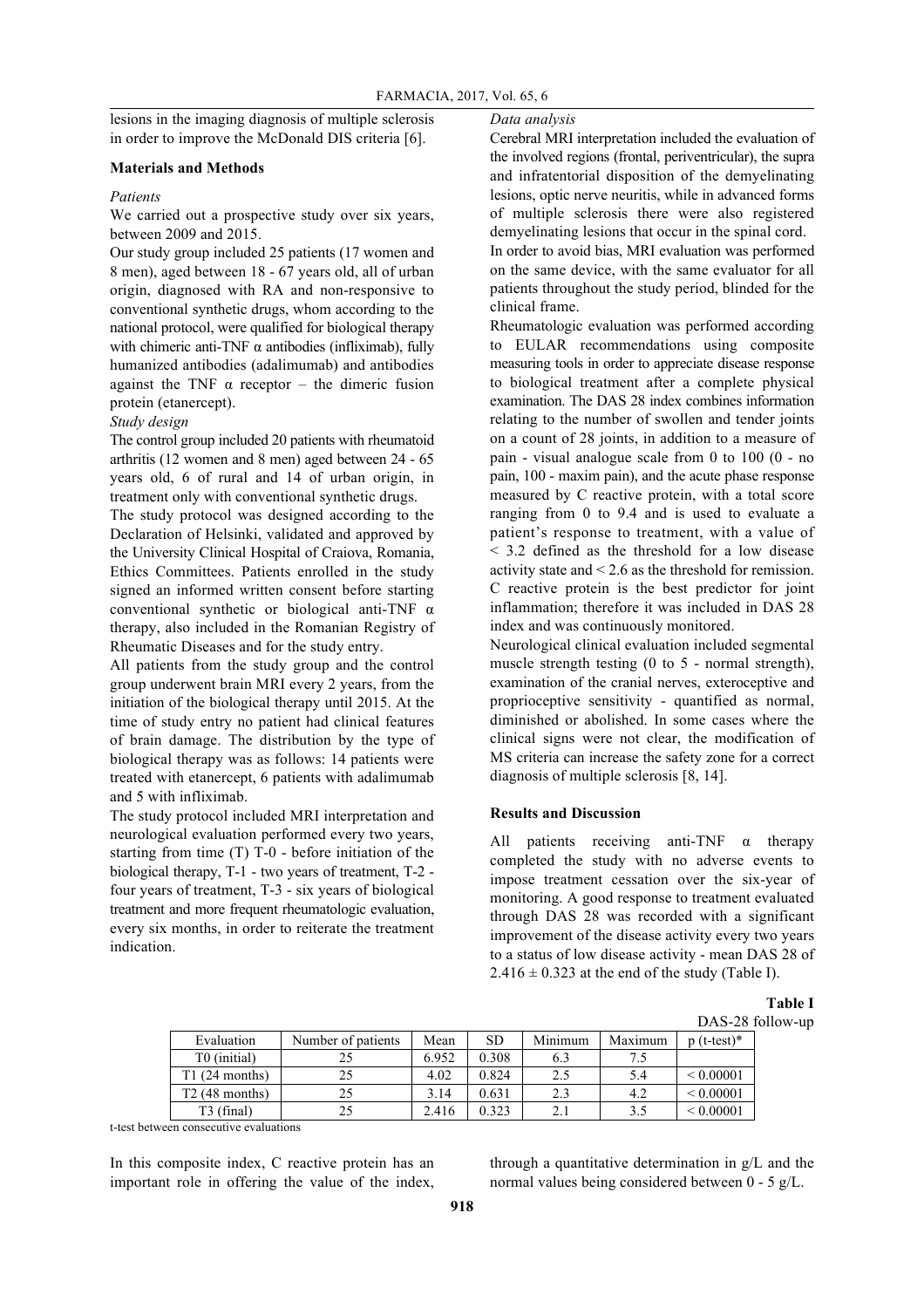Monitoring C reactive protein (CRP) levels throughout the study period, a good response to therapy was recorded for the study group, with a significant decrease of the inflammatory marker, while it was maintained within normal values for the control group.

The study group started with a CRP average score of 13.9 g/L at T-0 with a prompt decrease to an average of 3.4 g/L at T-1. Evaluation at T-2 showed an average within the normal range of 2.3 g/L, maintained at T-3 evaluation time.

A different behaviour could be observed for CRP in the control group, where at T-0 time the average score was 12.8 g/L with a decrease to 7.9 g/L at T-1 time. Measurements at T-2 and T-3 time revealed the maintaining of the CRP levels above the upper limit of the normal range, 6.7 g/L and respectively 6.8  $g/L$  (Figure 1).



**Figure 1.** C Reactive Protein follow-up (g/L)

The CRP levels decreased faster in the first two years (period T-1) for the study group with a CRP annual rate of 5.25 g/L, compared to the annual decrease rate for the control group of 2.45 g/L.

For the next two years (period T-2) the CRP annual decrease rate was similar for both groups  $(0.55 \text{ g/L})$ study group *versus* 0.6 g/L control group) and for the last two years (period T-3) the CRP annual decrease rate was approximately zero (Figure 2).



**Figure 2.** C Reactive Protein - annual decrease rate (g/L)

MRI images were interpreted for demyelinating lesions disposal in the periventricular, cortical–juxtacortical, infratentorial, spinal cord and optic nerve areas, their number, the growth rate of injuries and the formation rate of new demyelinating lesions. Lesions were quantified in terms of their activity through the enhancement of gadolinium.

Initial MRI evaluation performed at T-0 revealed in the study group two patients, each one with one demyelinating lesion of 1 mm, respectively of 2 mm,

before initiation of biological therapy. The observed lesions were non-enhancing for gadolinium, considered as neurologically inactive, subsequently with an occurrence rate of  $(2/25)$  x 100 = 8%. None of these two patients presented clinical neurologic signs of MS. In the control group we identified one patient with a 1 mm demyelinating lesion, non-enhancing as well, representing an occurrence rate of  $(1/20)$  x  $100 = 5\%$ . T-1 evaluation after two years of treatment showed a multiplication rate of 0% in the study group with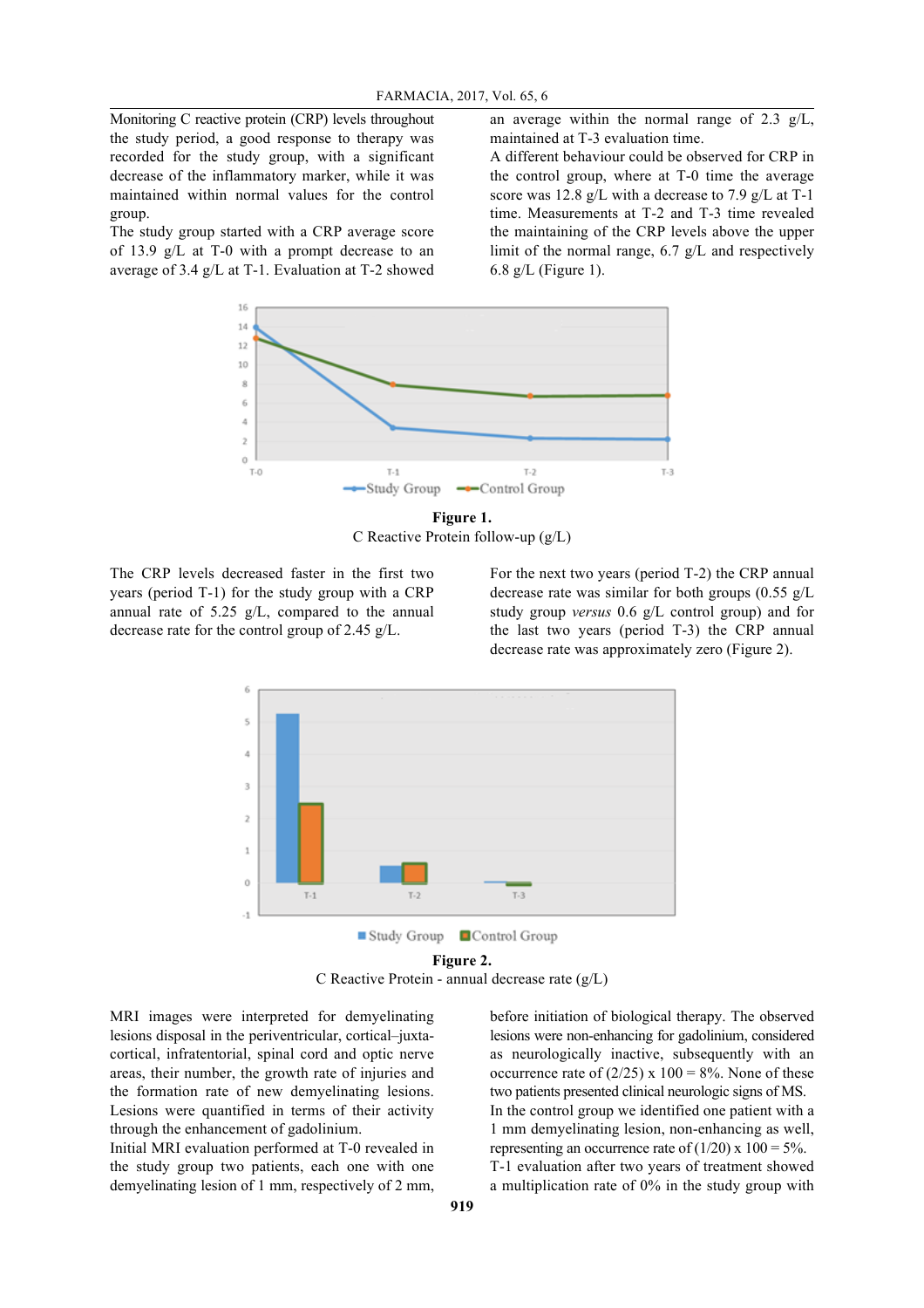biological treatment (number of patients with new demyelinating lesions) and of 5% in the control group – one patient  $((1/20) \times 100)$  that generates a disease rate of 10% (patients with lesions)

To note, in the sagittal T2-FLAIR weighted sections, MRI showed hypointense lesions tangential parasagittal without gadolinium enhancement and a parietal lesion in a patient with etanercept for 2 years and after 2 years of treatment, for the same patient, same sections, device and imaging evaluator noticed parietal bilateral demyelinating lesions without tendency to merge, focal, isolated. The same lesion was tangential to the lateral ventricle. No lesion was gadolinium-enhanced.

T-2 evaluation after four years of treatment revealed a multiplication rate for two patients in the control group of  $(2/20)$  x  $100 = 10\%$  that determined a rate of illness of  $10\% + 10\% = 20\%$ . Instead, for the study group we detected in two patients a multiplication rate of (2/25) x 100 = 8% and a rate of illness of 8% +  $8\% = 16\%$ .

At T-3 evaluation time, after six years of treatment, a multiplication rate of  $(3/25)$  x  $100 = 12\%$  has been found for the study group (three patients) that determined an illness rate of  $16\% + 12\% = 28\%$ while for the control group, a multiplication rate of  $(0/20)$  x 100 = 0% to a stagnating illness rate of 20% (Figure 3).



Illness rate for the study and control group over the monitoring time

Taking into consideration the increase in the number and dimension of the lesions in patients with demyelinating lesions from the study group we can consider that:  $(5/25)$  x 100 = 20% of the patients with demyelinating lesions from the study group presented an increased risk of augmentation in number and size of the lesions;  $(3/8)$  x  $100 = 37.5\%$ of the patients from the study group presented a lower risk of increase of the number and size of the lesions;  $(5/8)$  x  $100 = 62.5%$  of the patients from the study group presented an increased risk of augmentation in number and size of the lesions (Figure 4).



The distribution rate of evaluation of the number and size of lesions

The analysis of the rate of illness in the study group demonstrated that it doubled after four years of treatment with anti-TNF  $\alpha$  agents, starting from 8%

to 16%. After another two years we have noticed an increase in the rate of demyelinating lesions from 16% to 28%, than can suggest that the lesions disseminated in space and time, while for the control group, a multiplication rate from  $(0/20)$  x  $100 = 0\%$ to 20% was noticed. We remarked that apparently the lesions have increased in number and size after 6 years of treatment with TNF  $\alpha$  blocker.

A strict correlation could not be done between the occurrence rate and the age of the patients, as in the younger patients it hasn't been noticed an increase in the demyelinating lesions compared to those seen in patients over 45 years. Also, as conventional MRI is not sensitive to early alterations of microstructural structure in the normal appearing white matter, possible changes associated to Binswanger's disease in the elderly, with demyelinating lesions similar in imaging expression to those observed in patients with biological therapy, are very difficult to assess [12].

We considered another statistic method to demonstrate the significance of this study. Odd ratio (OR) is a measure of association between two particular properties (A and B) in a group/population. This ratio determines the relative odds that property B (e.g. disease) will occur in the presence of property/ exposure to A (e.g. risk factor/medical history).

 $OR = 1$  Exposer has no effect on the odds of outcome.

OR > 1 Exposure means higher odds of outcome.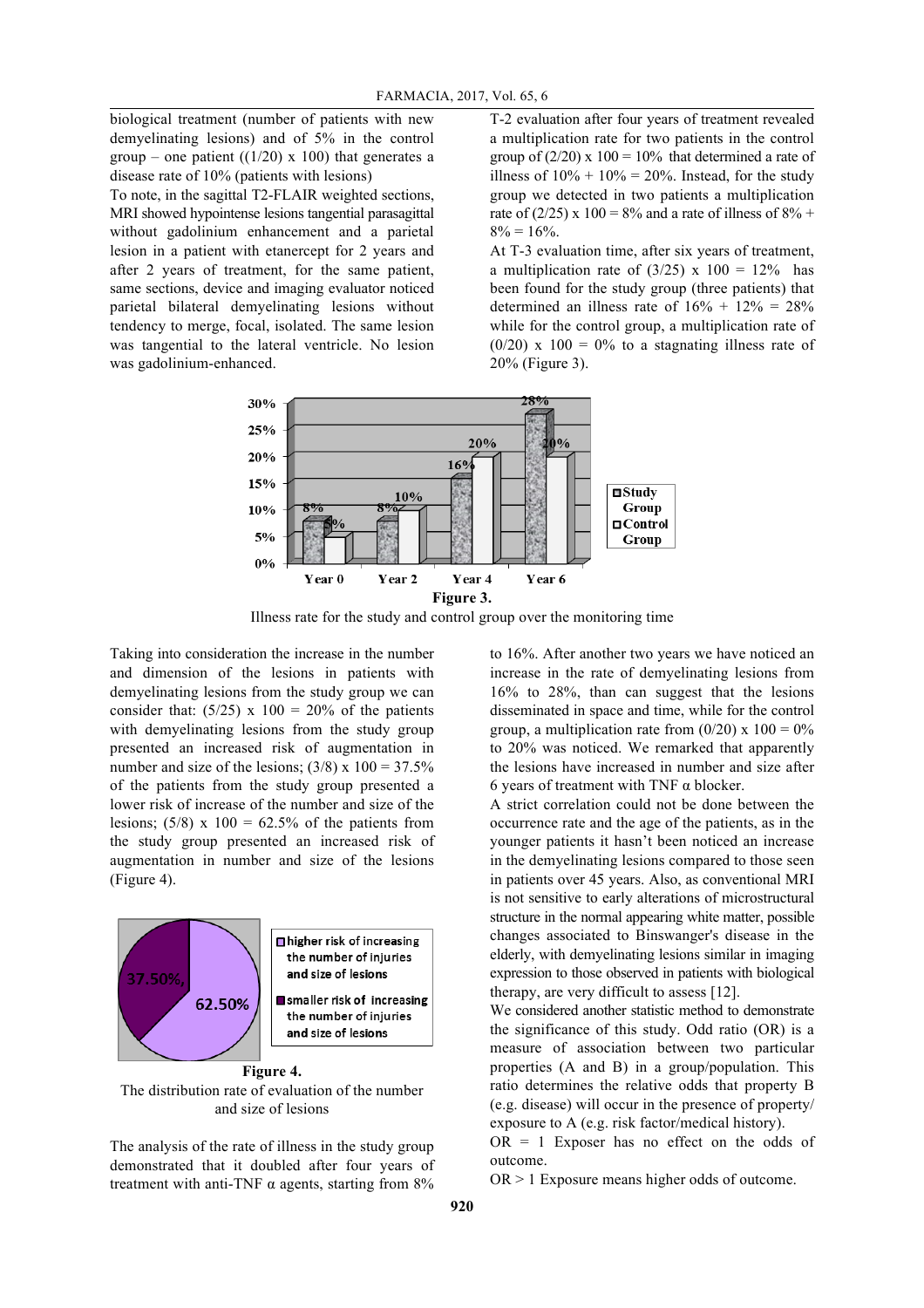OR < 1 Exposure means lower odds of outcome. For this reason we used ODD Ratio [19] in order to show that the study is not statistically significant due to the small number of patients included. ODDS for the study group in exposed patients (to have lesions as exposed) were 7/18. ODDS for the control group in non-exposed were 4/16. ODDS RATIO, (ratio ODDS Exposed/ODDS non-exposed):  $(7/18)$   $(4/16)$  = 1.5556 (Table II).

**Table II**

|                    | Odd ratio calculator |  |  |  |  |
|--------------------|----------------------|--|--|--|--|
| Odds ratio         | 1.5556               |  |  |  |  |
| 95% Cl             | 0.3832 to 6.3142     |  |  |  |  |
| Z statistic        | 0.618                |  |  |  |  |
| Significance level | $p = 0.5365$         |  |  |  |  |

Finally the ODDS to have lesions in the study group are 1.5556 higher than the ODDS to have lesions in the control group (not-significant).

The common element of demyelinating diseases is the status of immune dysregulation, overstressed by the biological therapy. MS and RA share a common genetic background related to the Human Leukocyte Antigen – antigen D Related (HLA DR) of the major histocompatibility complex (MHC) located on chromosome 6, as the existence of HLA DR3 and DR4 alleles can be a common feature and could explain the occurrence of *de novo* demyelinating lesions of the brain in these patients before the initiation of the biological therapy [7, 9]. There are two forms of TNF  $\alpha$ : a transmembrane protein (Tm TNF) and a soluble form (sTNF) each one responsible of different actions according to the bound receptor. Both forms interact with these receptors but the soluble form has an increased affinity for the TNFR1 (TNF-receptor 1), responsible for cell apoptosis, while TNFR2 (TNF-receptor 2) function is less known as it could promote both cell proliferation and programmed cell death [2]. TNF  $\alpha$  plays an essential role in oligodendrocytes and myelin damage, early in the disease being involved in demyelination and essential for remyelination in more advance stages of the disease [1]. It is possible that adding to the gene (HLA DR) and immune (T lymphocyte) profile, the biological therapy to be just one favouring factor for the development of demyelinating lesions of the brain or maybe the anti-TNF alpha agents act as main drivers in patients genetically predisposed to MS. The subsequent follow up in patients with TNF α blockers should highlight the evolution of brain demyelinating lesions and if there is a risk of becoming active [11, 16].

A recent analysis of Fernandez Espartero *et al.* in Spain compared literature studies from a systematic literature review with the Spanish Biological Registry BIOBADASER (Spanish Registry of Biological Therapies in Rheumatic Diseases) and FEDRA (Spanish Pharmacosurveillance Database of Adverse Drug Reactions) and failed in finding a positive association between the use of anti-TNF agents in inflammatory diseases and the occurrence of demyelinating disorders. The incidence of MS in Spanish population (0.022 - 0.038) did not differ from that observed in anti-TNF treated patients  $(0.01 - 0.33)$  [5].

Quite different from our study that proved no clinical signs and demyelinating MRI lesions detected after a mean period of four years of treatment, several literature studies report a mean of 7.5 months from biological therapy initiation and the debut of the neurological symptomatology, with significant improvement after biological treatment cessation and specific neurological treatment [10, 16, 20]. The *Journal of Neurology and Neuroscience* reported only 2 cases out of 15 with MRI suggestive proof of demyelination [11], after anti-TNF α therapy, and the Department of Rheumatology in Carilion, Virginia, USA, shows only 3 cases in 476 patients with intramedullary demyelinating lesions [13].

By observing the persistence of demyelination after stopping the anti-TNF  $\alpha$  treatment, it has been suggested the fact that these therapeutic agents may only be a trigger in starting the demyelinating process with further evolution of this process being independent from that point on. So, the management of these patients, after the interruption of anti-TNF, should be identical to those with idiopathic demyelinating diseases.

In our study appears the well-known isolated radiological syndrome (IRS), proven on different groups of patients to be the clinical precursor for MS, or other neurological diseases with a demyelinating substrate [12].

# **Conclusions**

The presence of demyelinating lesions that appeared before the initiation of biological therapy may be possible on a degenerative aging background, hypothesis confirmed in the control group.

Following the imaging assessment, although demyelinating lesions appeared, which have grown in number and dimension, criteria of multiple sclerosis or other demyelinating disease were not met, and furthermore, patients were not neurologically by symptomatic.

We cannot say that demyelinating lesions may be favoured by the HLA DR genetic background as we recorded them in both groups with rheumatoid arthritis, or be the consequence of biological therapy on the cerebral vascular wall, but we can appreciate that are imaging inactive and without clinical expression.

The anti-TNF alpha therapy could be a promoter in developing demyelinating lesions with or without